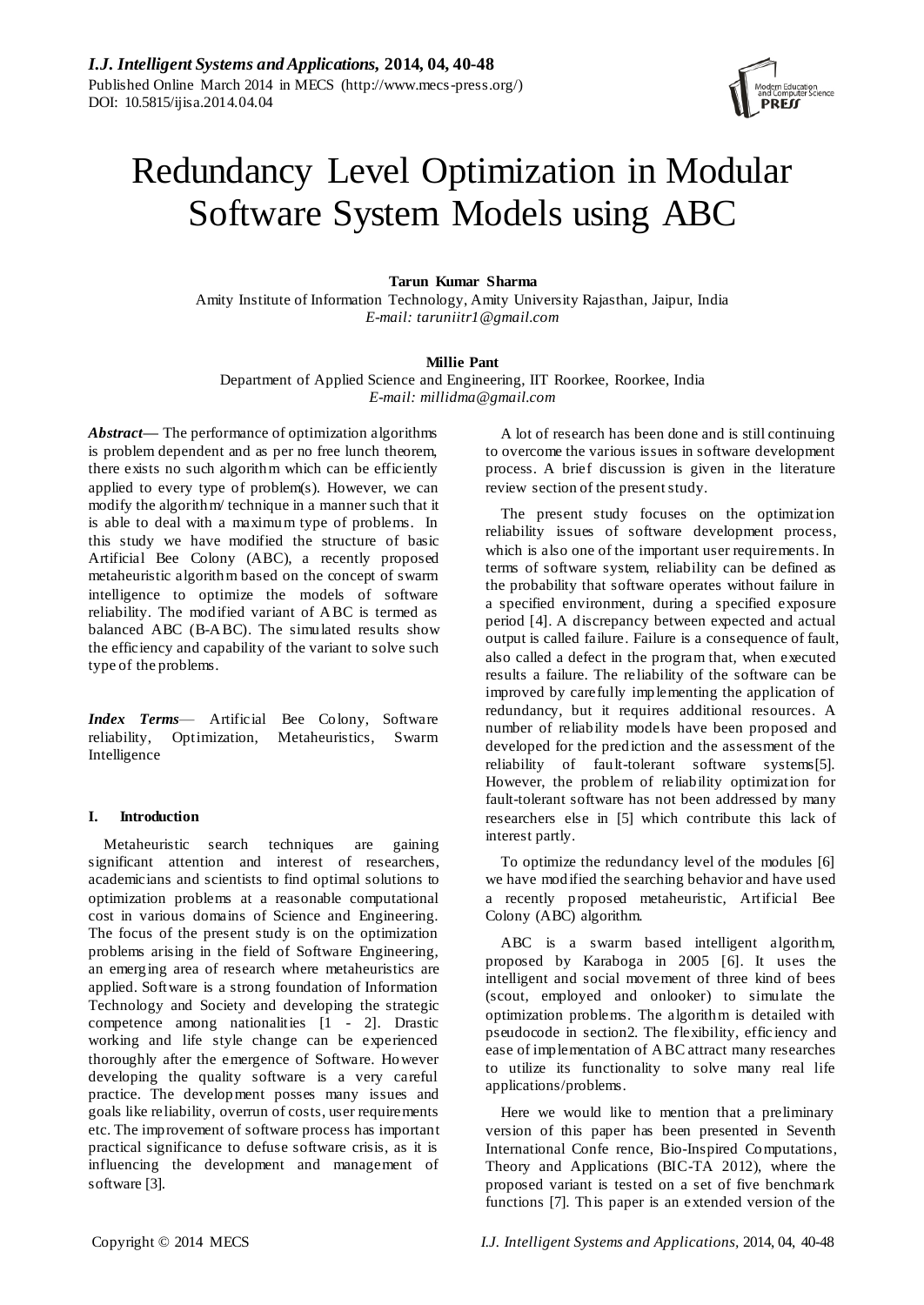presented paper in terms of both the algorithm as well as its implementation on real life problems. In this paper the scout bee phase of the variant is further modified to increase the diversity of the food sources.

The paper is structured as follows: Section 3 describes applications of Artificial Bee Colony algorithm in the software engineering discipline; the proposed enhanced variant, B-ABC, of basic ABC is discussed in Section 4. In Section 5 software system structure with models are discussed. Parameter settings and simulated results are presented Section 6 and finally the conclusions are drawn in Section 7.

## **II. Delineation of Artificial Bee Colony**

Artificial bee colony (ABC) is a recently proposed population based metaheuristic algorithm which takes its inspiration from the intelligent foraging behavior of swarm of real honey bees. It was initially proposed by Karaboga in 2005 [6] for solving unconstrained optimization problems, where it showed a better performance in comparison to genetic algorithm (GA), particle swarm optimization (PSO) and differential evolution (DE) when applied to various function optimization problems [9][10]. Later in 2007 [11], ABC, modified with s mall changes was used to solve unconstrained optimization problems. Constrained and unconstrained ABC versions are discussed below in detail.

#### **2.1 Unconstrained ABC**

In ABC the colony of honey bees is comprised of three types of bees namely scouts, employed and onlooker bees. The bees in the colony perform tasks like searching for the nector and sharing the information about the food source intelligently by dividing the labor themselves. The main difference between ABC and other intelligent swarm based algorithms is that in ABC food sources (the population generated) represents the solutions of the problem, not the bees.

The scout bee initiates the food sources randomly which is later exploited by employed bees. The employed bees pass the information about the food source based on their nectar quality to the onlooker bees waiting in the hive. This sharing of information is done by performing a special dance called waggle dance. In ABC the number of employed bees is equal to the number of food sources and each employed bee is assigned to one of the food sources. Employed bees upon reaching to the food source, calculate a new location or fly to the nearby position from the old and preserve the best position. This is a greedy selection process. The number of onlooker bees is also the same as that of employed bees and are allocated to the food sources based on their profitability. Similarly as the employed bees, onlooker bees also calculate the new position from the old one. If the food source does not

improve after predetermined number of iterations, then employed bees abandons that food source and becomes scouts and searches the new food source randomly. Mathematical explanation of the complete process is described below.

#### *Mathematical Outline of Artificial Bee Colony:*

Define *SN* as the total number of bees,  $N_e$  as the colony size of the employed bees and  $N_0$  as the size of onlooker bees, which satisfy the equation  $SN = N_e + N_o$ . The number of food sources is equal to the number of employed bees because each food source is exploited by only one employed bee around the hive. The standard ABC algorithm can be expressed as follows:

1. Randomly initialize a set of feasible food sources  $(x_1; \ldots; x_{SN})$ , and the specific solution  $x_i$  can be generated by:

$$
x_{ij} = x_{Lj} + rand(0,1)(x_{Uj} - x_{Lj})
$$
 (1)

where  $j \in \{1,2,...,D\}$  is the jth dimension of the solution vector. Calculate the fitness value of each solution vector respectively.

2. For an employed bee in the nth iteration  $x_i(n)$ , search new solutions in the neighborhood of the current position vector according to the following equation:

$$
v_{ij} = x_{ij} + \phi_{ij} (x_{ij} - x_{kj})
$$
 (2)

where  $x_{ij} \in SN$ ,  $j \in \{1,2,...,D\}$ ,  $k \in \{1,2,...,N_e\}$ ,  $k \neq i$ . is a random number between -1 and 1.

- 3. Apply the greedy selection operator to choose the better solution between searched new vector  $v_{ij}$  and the original vector  $x_{ij}$  into the next generation. The greedy selection operator ensures that the population is able to retain the elite individual, and accordingly the evolution will not retreat.
- 4. Each onlooker bee selects an employed bee from the colony according to their fitness values. The probability distribution (*pi*) of the selection operator can be described as follows:

$$
p_i = \frac{fit_j}{\sum_{i=1}^{N_e} fit}
$$
 (3)

where  $ft_i$  is the fitness value of the solution i which is proportional to the nectar amount of the food source in the position *i*.

5. The onlooker bee searches in the neighborhood of the selected employed bee's position to find new solutions using Eq. (2). The updated best fitness value can be denoted with *fbest*, and the best solution parameters.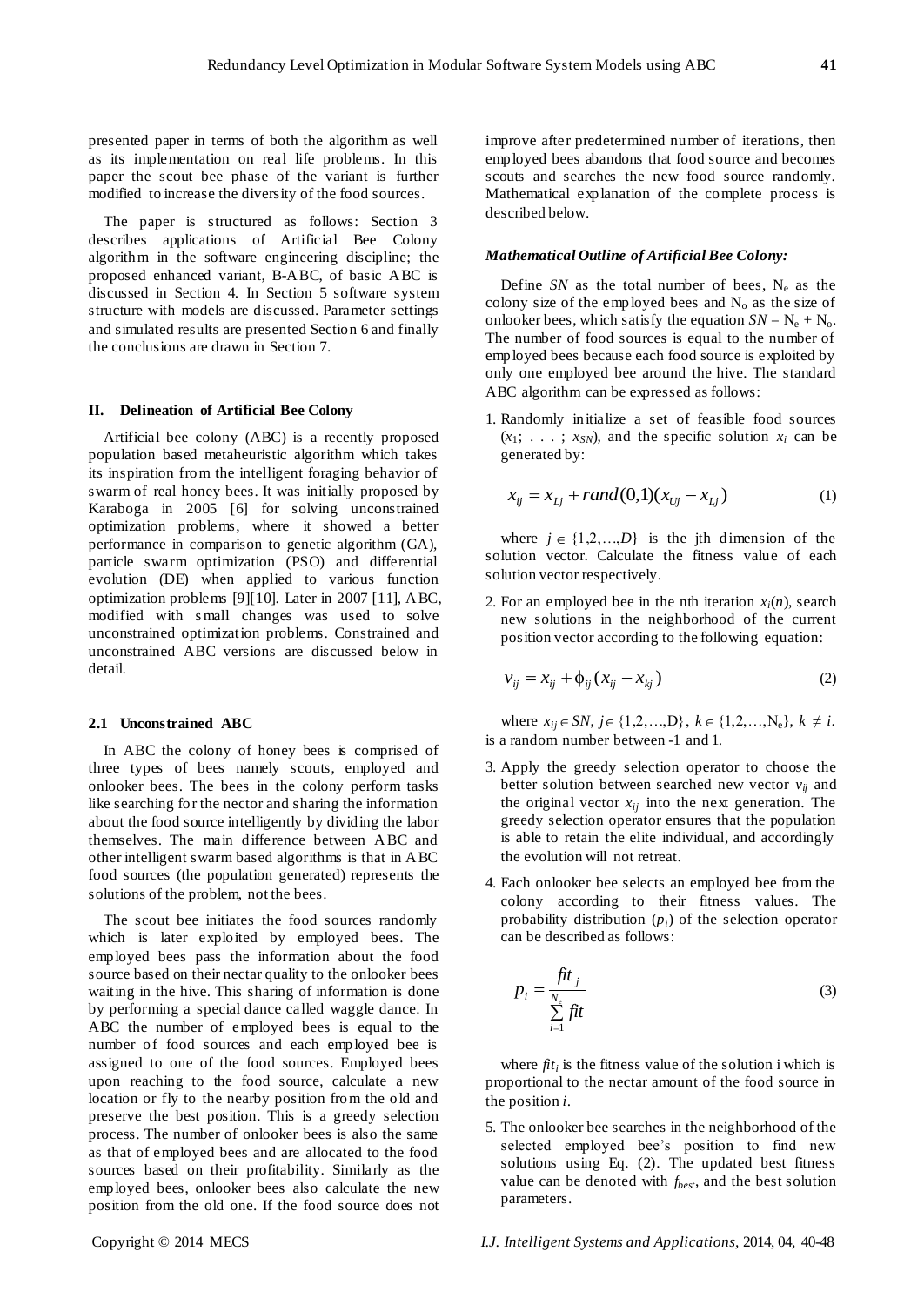- 6. If the searching times surrounding an employed bee exceeds a certain threshold limit, but still could not find better solutions, then the location vector can be re-initialized randomly according to the Eq. (1).
- 7. If the iteration value is larger than the maximum number of the iteration then stop, else, go to 2.

## **2.2 Constrained ABC**

In the present study, we have followed 'three feasibility rules' method given in [12] to decide which solution vector (food source) will be beneficial for handling constraints. An advantage of this method is that unlike penalty method we need not have a penalty constant, which itself is a tedious work to decide. Moreover, here we consider feasible as well as infeasible solutions and prioritize these solutions as per the following rules:

- If we have two feasible food sources, the one giving the best objective function value is selected.
- If one food source is feasible and the other one is infeasible, the feasible one is selected;
- If both food sources turn out to be infeasible, then we selected the food source giving the minimum constraint violation.

It can be observed that these rules bias feasible food sources over infeasible food sources and a pairwise comparison (tournament selection) is done to select the best option.

In this method a control parameter called modification rate (MR), pre defined by the user is introduced. With the help of MR, it is decided stochastically whether a food source  $x_i$  should be retained or not. It given by the equation:

$$
v_{ij} = \begin{cases} x_{ij} + \phi_{ij} (x_{ij} - x_{kj}), & \text{if } R_j \le MR \\ x_{ij}, & \text{otherwise} \end{cases}
$$
 (4)

where  $k \in \{1, 2, ..., SN\}$  – randomly chosen such that  $k \neq i$ ; j {1, 2, ..., N}  $R_j$  is generated randomly between 0 and 1in each iteration.

# **III. Applications of Artificial Bee Colony in Software Engineering: An Overview**

Since its development, Artificial Bee Colony algorithm is widely applied to solve/optimize various real life applications in different disciplines of science and engineering. The detail can be consulted in [13]. In the field of software engineering Artificial Bee Colony has been widely applied to software testing, cost estimation, and software reliability. Brief descriptions of the applications of ABC in software engineering are listed below:

- In [14] and [15] Mala et al. applied ABCA to very promising research area in software engineering i.e. optimization of software test suite.
- Bacanin et al. in [16] proposed modified variant of basic ABCA to describe an object-oriented software system for continuous optimization.
- Dahiya et al. [17] introduced automatic structural software tests generation using a novel search technique based on Artificial Bee Colony.
- Kilic et al. [18] presented a solution for solving hard combinatorial automated software refactoring problem which is the lies in the domain of searchbased software engineering.
- AdiSrikanth et al. [19] introduced optimal software test case generation to attain better path coverage using ABCA algorithm.
- Liang and Ming in [20] discussed and studied the use of ABCA optimization technique with two-tier bitwise interest oriented QRP to reduce message flooding and improve recall rate for a s mall world peer-to-peer system.
- Suri and Kalkal in [21] presented a review of software testing applications of ABCA and its variants.
- Li and Ma in [22] a solution method for logic reasoning using ABCA was proposed.
- Bacanin et al. in [23] improved ABCA optimization was studied on the performance of object-oriented software system.
- Sharma et.al. in [24] applied modified version of ABCA to parameter estimation of software reliability growth models.
- Koc et al. in [25] proposed a solution for automated maintenance of object-oriented software system designs via refactoring using ABCA.
- Sharma and Pant in [26] estimated the software cost parameters using halton based ABCA optimization.
- Tajinder Singh and Mandeep Kaur Sandhu in [27] presented a survey of ABCA on software testing environment and its advantages over the Genetic Algorithm
- Suri, B., and Mangal, I.in [28] introduced a hybrid algorithm using ABCA to reduce the test suite.

#### **IV. Proposed Enhanced Variant: B-ABC**

Exploration and exploitation are the two antagonist upon which the success of any evolutionary algorithm relies. Artificial Bee Colony, like other evolutionary algorithms has some downside which impedes its performance. Artificial Bee Colony algorithm performs well at exploration while poor at exploitation. This issue

Copyright © 2014 MECS *I.J. Intelligent Systems and Applications,* 2014, 04, 40-48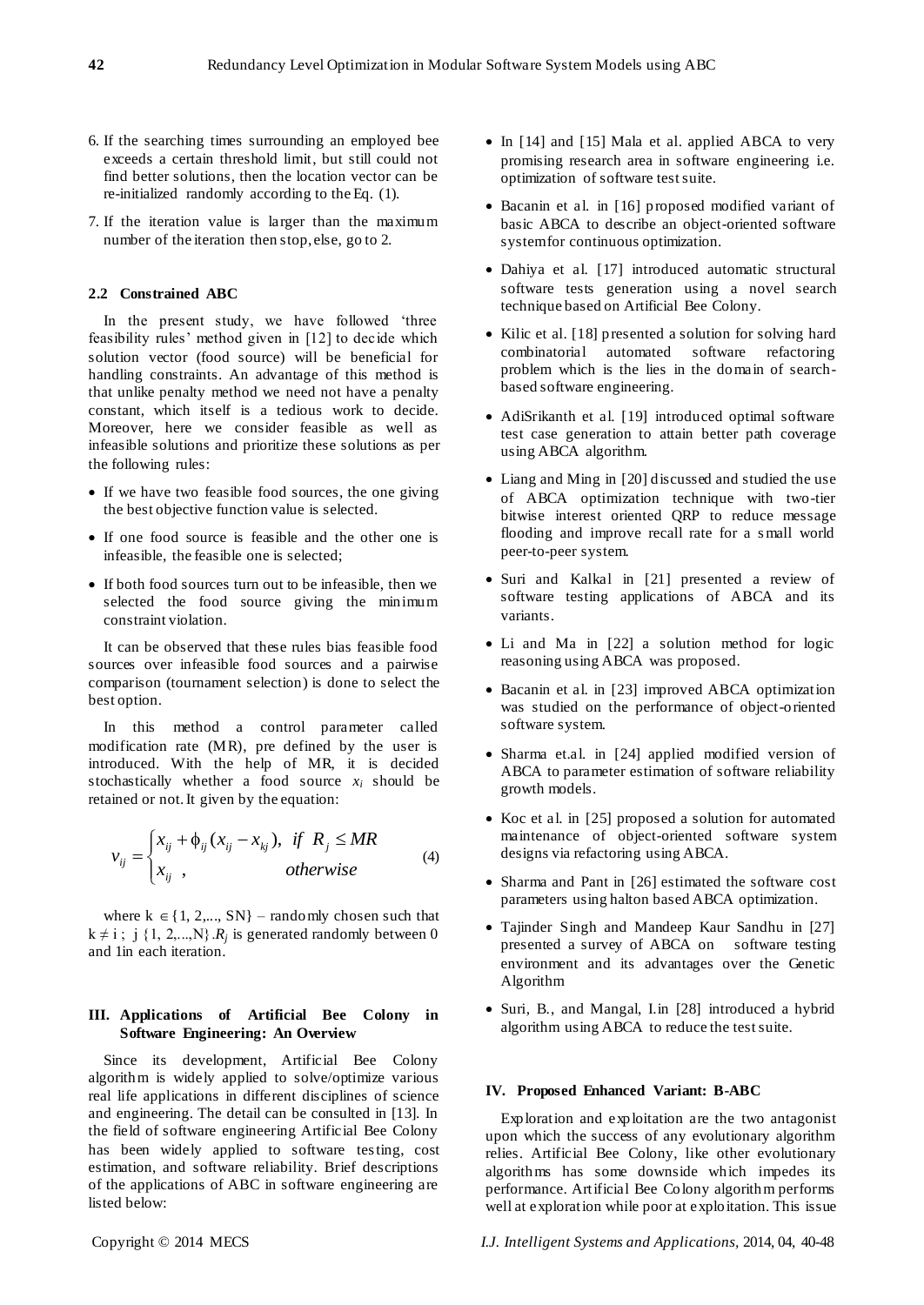motivates to make an attempt to balance exploration and exploitation. In this study it is done by enhancing the search mechanism of the onlooker bees in the solution search space. In the proposal the probability of each parent to generate a better food source is increased by allowing each location of food source (solution) to generate more than one food source. This is done by using different mutation operator that incorporate information of the best food source in the current population and as well as the information of the current parent to define the new search directions. This mutation operator allows each parent to generate more than one food sources in the same generation. The pseudocode of the proposed variant to generate multiple food sources is given below.

| Pseudocode of B-ABC                                                                      |
|------------------------------------------------------------------------------------------|
| <b>For</b> $k = 1$ to a                                                                  |
| Select randomly $r1 \neq r2 \neq r3 \neq i$                                              |
| <b>For</b> $i = 1$ to D                                                                  |
| If $(U(0, 1)) > 0.5$ Then                                                                |
| $v_{ii} = x_{r3,i} + \alpha (x_{best,i} - x_{r2,i}) + \beta (x_{ii} - x_{r1,i})$<br>Else |
| $v_{ii} = x_{ii}$<br><b>End If</b>                                                       |
| <b>End For</b>                                                                           |
| If $K > 1$ Then                                                                          |
| If $(f(v_{ii}) < f(x_{ii}))$ Then                                                        |

| $x_{ij} = v_{ij}$<br><b>End If</b> |  |
|------------------------------------|--|
| Else                               |  |
| $x_{ij} = v_{ij}$                  |  |
| <b>End If</b>                      |  |
| <b>End For</b>                     |  |

The pseudocode describes the generation of multiple food sources, where *q* is user defined parameter to keep the best food source generated.  $r_1$ ,  $r_2$  &  $r_3$  are randomly chosen random numbers such that  $r_1 \neq r_2 \neq r_3 \neq i$ .  $x_i^j$  $x_{i,G}^j$  and *j*  $x_{best,G}^j$  is the current parent and best individual in the current population *G* of the food sources respectively.

The influence of the best and parent food sources (solutions) is indicated by  $\alpha$  and  $\beta$  factors, respectively, in the search direction of the food sources.

Further, to increase the diversity of the food sources (population), the scout bee generates a new food source  $x_{ij}$  by using the food source subject to be replaced  $x_{ij}$  as a base to generate a new search direction biased by the best food source so far *xbest, j* and a randomly chosen food source  $x_{jk}$ . The modified scout bee phase is given in equation (5):

$$
x_{ij} = \begin{cases} x_{ij} + rand() (x_{i, \max} - x_{i, \min}, & \text{if } U(0,1) \\ x_{ij} + \phi_{ij} (x_{kj} - x_{ij}) + (1 - \phi)(x_{ij} - x_{best,j}), & \text{otherwise} \end{cases}
$$
(5)

#### **V. Software Redundancy Models**

Notations:

- *K*: is the number of functions that the software system is required to perform.
- *n*: Number of modules within the system.
- $F_k$ : Frequency of the use of function  $k, k = 1, 2, \ldots$ , *K.*
- *mi* is the number of available versions for module  $i, i = 1, \ldots, n$ .
- *Rij*: Reliability estimation of version *j* of module *i.*
- *Xij*: Binary variable i.e. 1 if version *j* is selected for module *i,* else 0.
- $R_i$ : : Estimated reliability of module *i*.
- *R*: Estimated reliability of the software system.
- $C_{ii}$ : Development cost for version *j* for module *i*.
- *B*: Available budget.

In this study four different software models are taken from literature [6] to optimize the redundancy level of the modules for each software structure so as to maximize reliability at a limited given cost. The models are developed using modular techniques and are required to perform one or more, user specified functions discussed. A program when executed performs some function(s) and each program is further divided into several modules. Each module may be called or referred by more than one program. Four models for different software structures are discussed below:

#### **5.1 Model 1**

In this model an optimal set of modules are selected to perform one function without redundancy. In software system that comprises of a single program, when executed performs one major function. And in turn a program is comprised of modules that executes sequentially. Budget constraint and the critical nature of software limits keeping more than one versions of each module, though there are more than one versions of each module are available. The model that describes the

Copyright © 2014 MECS *I.J. Intelligent Systems and Applications,* 2014, 04, 40-48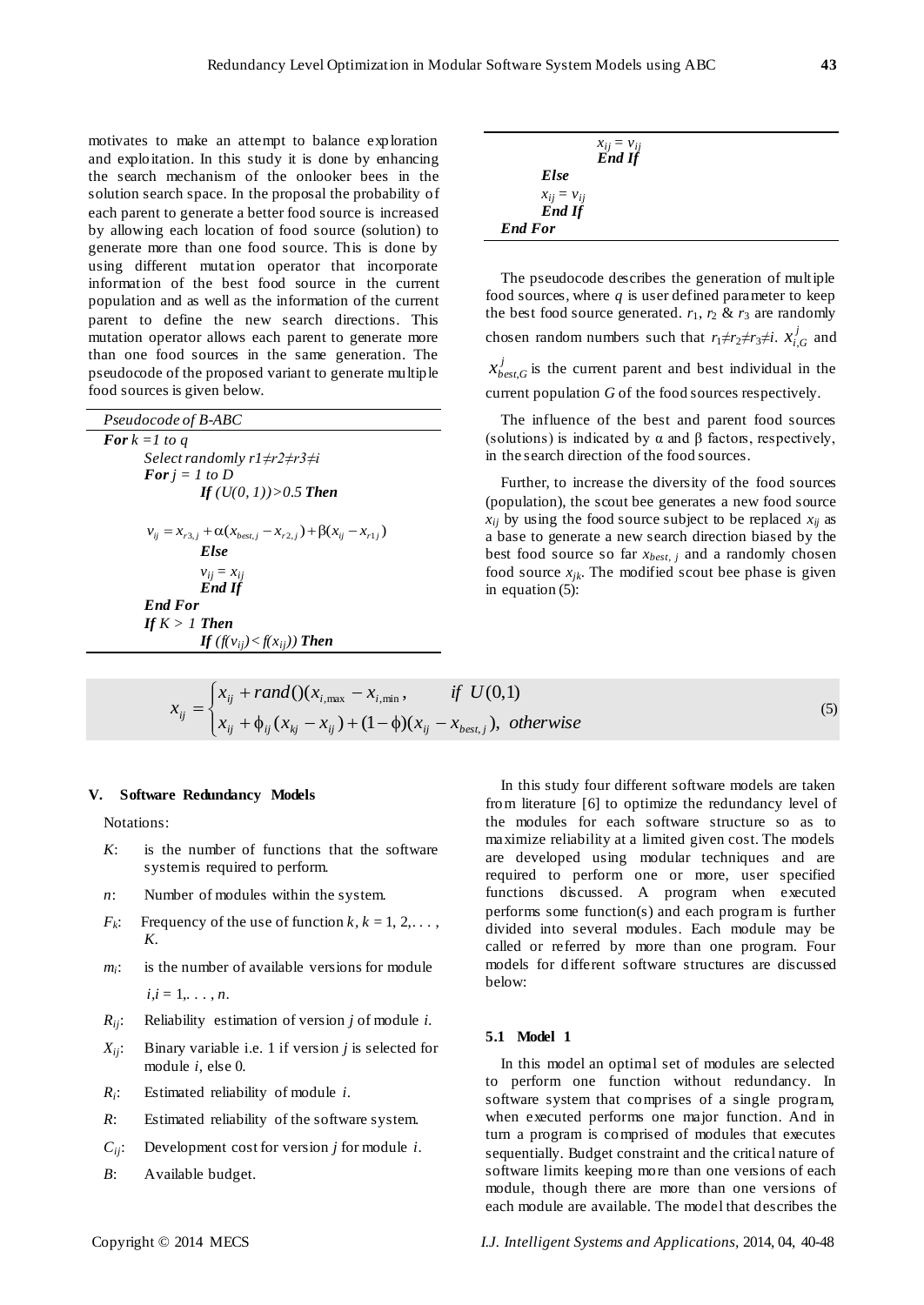(6a)

situation of optimal selection of modules for a single program in order to optimize (maximize) reliability with respect to the development budgetary constraints is given below:

$$
Maximize \t R = \prod_{i=1}^{n} R_i
$$
\n
$$
\text{w.r.t.} \qquad \sum_{j=1}^{m_i} X_{ij} = 1,
$$
\n
$$
\sum_{i=1}^{n} \sum_{j=1}^{m_i} X_{ij} C_{ij} \le B
$$
\n
$$
X_{ij} = 0,1; \quad i = 1,...,n; \quad j = 1,...,m_i
$$
\n(6)

 $R_i = \sum\limits_{j=1}^i X_{ij} R_{ij}$ 

where  $R_i = \sum_{j=1}^{m_i}$ 

#### **5.2 Model 2**

Here in this model an optimal set of modules are selected to perform one function with redundancy. A software system that performs critical function and whose failure results to be very stern. In such condition software are designed to be fault-tolerant. For this purpose multiple redundant versions for each module are kept. In such condition it can be reasonably understood that the allocation of budget is large enough to support and allow redundancy of modules. The key objective that arises in this situation is to determine the optimal set of modules, allowing redundancy, and to maximize the reliability of the software system with the budgetary constraint. The model is presented below:

$$
Maximize R = \prod_{i=1}^{n} R_i
$$
 (7)  
w.r.t.  $X_{ij} = 0,1; i = 1,...,n; j = 1,...,m_i$ 

where  $\sum_{j=1}^{i} X_{ij} \ge 1$ , *mi*  $\sum\limits_{j=1}^{\prime} X_{ij}$  $\sum\limits_{i=1}^n\sum\limits_{j=1}^{m_i}X_{ij}C_{ij}\leq$  $\sum_{i=1}^{L} \sum_{j=1}^{L} A_{ij} C_{ij}$ *m*  $\sum_{j=1}^{m_i} X_{ij} C_{ij} \leq B$  $1 j = 1$  $R_i = 1 - \sum_{j=1}^{m_i} (1 - R_{ij})^{X_{ij}}$ *j*  $R_i = 1 - \sum_{j=1}^{m_i} (1 - R_{ij})^{X_{ij}}$  (7a)

The probability that at least one of the mi, versions is performing correctly defines the reliability of the module i (given as one minus the probability that none of the *m<sup>i</sup>* , versions is performing correctly).Constraint set mentioned for the model assures that for each module i at least one version is selected.

#### **5.3 Model 3**

In the model 3 the set of modules without having redundancy, are selected for a system with *K*  functionality. This model comprises of several

programs and each program performs a specific function. In turn, each program comprises of a series of modules. Programs can be called by their corresponding functions and program may call any modules. The objective of this model is again just like discussed above in two models i.e. to determine the optimal set of modules for the programs, without allowing redundancy, and in such a way that the reliability of the software system is maximized within the budgetary constraints. Model 3 is presented below:

Let  $S_k$  symbolize the set of modules corresponding to program *k*. For each module  $i \in S_k$  there are mi, versions available. Here different programs can call the same module. All the modules to be called by all programs are numbered from 1 to n. The problem can be formulated as follows:

$$
Maximize \t R = \sum_{k=1}^{K} F_k \prod_{i \in S_k} R_i \t\t(8)
$$
  
w.r.t. 
$$
\sum_{j=1}^{m_i} X_{ij} = 1, \t i = 1,...,n
$$

$$
\sum_{i=1}^{n} \sum_{j=1}^{m_i} X_{ij} C_{ij} \le B
$$

$$
X_{ij} = 0,1; \t i = 1,...,n; \t j = 1,...,m_i
$$

where  $R_i$  is referred from Model 1.

## **5.4 Model 4**

This model is similar to the model 3 above. In this case models are selected with redundancy i.e., the choice of more than one version for each one of the modules are allowed. The problem is presented as follows:

$$
Maximize \t R = \sum_{k=1}^{K} F_k \prod_{i \in S_k} R_i \t\t(9)
$$
\n
$$
\text{w.r.t.} \t \sum_{j=1}^{m_i} X_{ij} \ge 1, \t i = 1,...,n
$$
\n
$$
\sum_{i=1}^{n} \sum_{j=1}^{m_i} X_{ij} C_{ij} \le B
$$
\n
$$
X_{ij} = 0,1; \t i = 1,...,n; \t j = 1,...,m_i
$$

where  $R_i$  is referred from Model 2.

#### **VI. Parameter Settings, Results and Discussions**

#### **6.1 Experimental Settings**

For the best performance of B-ABC following parameters are taken. The colony size (SN) or the number of solutions in the colony is 40, the value of modification rate (MR) is 0.4, and the maximum cycle number (MCN) is 1000. The total objective function

Copyright © 2014 MECS *I.J. Intelligent Systems and Applications,* 2014, 04, 40-48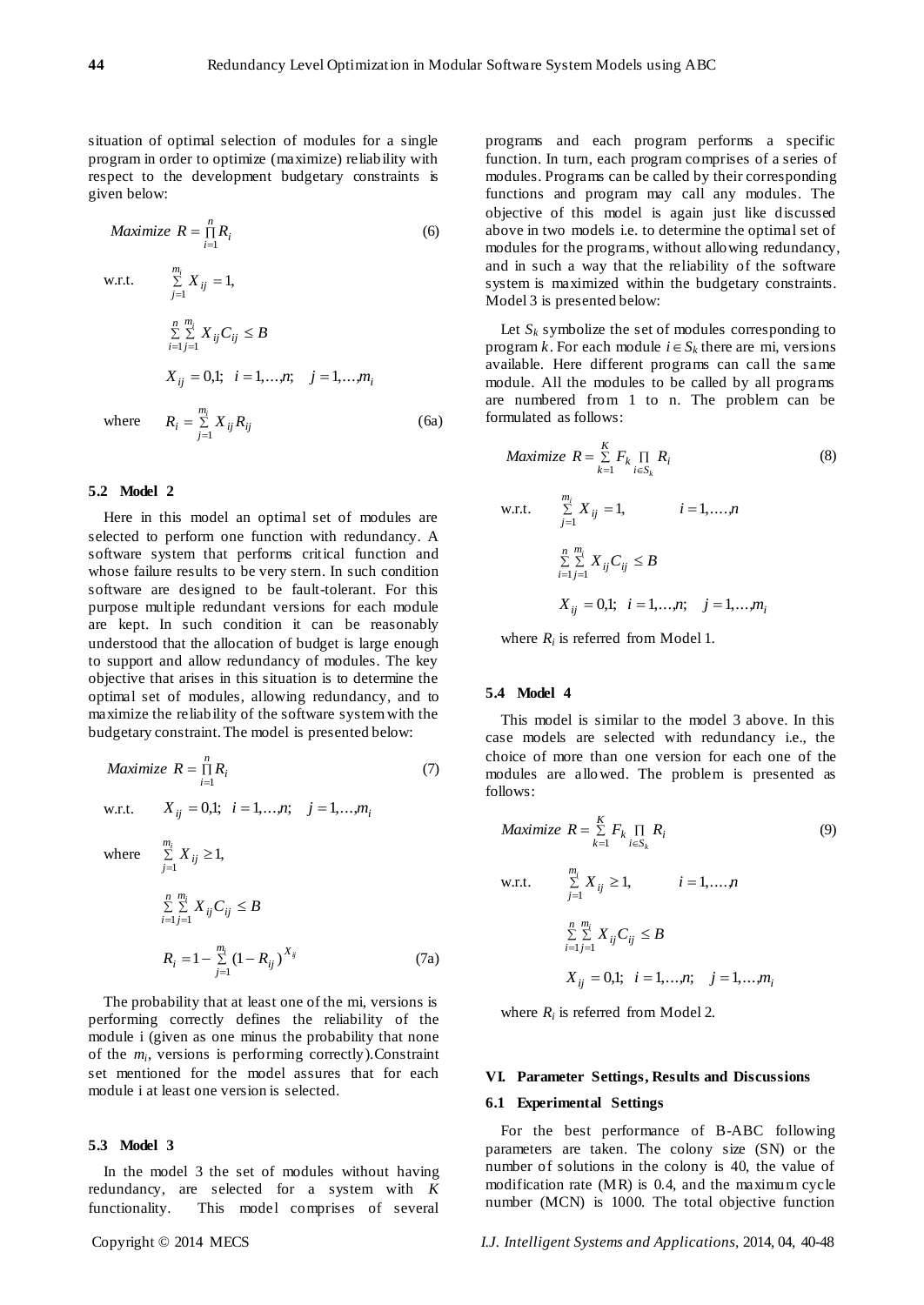evaluation number is  $SN \times MCN$  i.e. 40,000 and the value of limit is equal to  $SN \times N$  where N is the dimension of the problem. In this paper, 30 independent runs are performed for each test function in C++. The integer and binary variables are handled by rounding of the decision variables to nearest integer [29]. In this study we have generalize the maximization problems as minimization ones. The process is represented graphically in Fig. 2, where the optimal value of the minimization problem  $(x^*)$  is both is both, the minimum of the function  $f(x)$  and the maximum of the function  $-f(x)$ .



Fig. 1: Minimum of  $f(x)$ 

#### **6.2 Result Analysis**

To solve the above discussed software system structure models, numerical examples have been taken.

1) Numerical example for the Model 1 is as: Let there are 3 modules in the software i.e.  $n = 3$  (m<sub>1</sub>=3, m<sub>2</sub>=3,  $m<sub>3</sub>=3$ . The cost and the reliability of the modules are taken as  $R_{11}$ =0.90,  $R_{12}$ =0.80,  $R_{13}$ =0.85;  $C_{11}$ =\$3, C<sub>12</sub>=\$1, C<sub>13</sub>=\$2; R<sub>21</sub>=0.95, R<sub>22</sub>=0.80, R<sub>23</sub>=0.70; C<sub>21</sub>=\$3, C<sub>22</sub>=\$2, C<sub>23</sub>=\$1; R<sub>31</sub>=0.98, R<sub>32</sub>=0.94; C<sub>31</sub>=\$3,  $C_{32}$ =\$2 and given budget i.e. B = 6, the Model 1 can be formulated as follows (equation (10)):

*Maximize*  $(0.9X_{11} + 0.8X_{12} + 0.85X_{13})$ \*  $(0.95X_{21} + 0.85X_{13})$  $0.8X_{22} + 0.7X_{23}$ <sup>\*</sup> $(0.98X_{31} + 0.94X_{32})$  (10)

w.r.t. 
$$
X_{11} + X_{12} + X_{13} = 1
$$
  
 $X_{21} + X_{22} + X_{23} = 1$   
 $X_{31} + X_{32} = 1$ 

$$
3X_{11} + X_{12} + 2X_{13} + 3X_{21} + 2X_{22} + X_{23} + 3X_{31} + 2X_{32}
$$
  
\n
$$
\leq 6
$$

where

$$
X_{11}, X_{12}, X_{13}, X_{21}, X_{22}, X_{23}, X_{31}, X_{32} = 0, 1.
$$

The optimal solution found by ABC and the proposed variant called B-ABC is presented in the Table 1. The objective function value obtained using basic B-ABC is better than that of basic ABC. Also B-ABC took only 27913 function evaluations to solve model 1 which is about 30% faster than ABC.

| Algorithm | <b>Decision Variables</b>      | Obj. Func. Value | Cost(S) | <b>Func. Eval. Number</b> |
|-----------|--------------------------------|------------------|---------|---------------------------|
| ABC       | $X_{31}$ , $X_{22}$ , $X_{12}$ | 0.6272           |         | 36176                     |
| B-ABC     | $X_{12}$ , $X_{21}$ , $X_{32}$ | 0.714            |         | 27913                     |

Table 1: Optimal Solution of Model 1

2) The same problem discussed above is considered for solving Model 2, with a difference of budget only. Here the budget is taken as \$10. The optimal solution of the model using ABC and modified variant is

given in Table 2. In this case B-ABC performs 34% faster than basic ABC in achieving objective function value.

Table 2: Optimal Solution of Model 2

| Algorithm | <b>Decision Variables</b>                            | Obj. Func. Value | $Cost($ \$) | <b>Func. Eval. Number</b> |
|-----------|------------------------------------------------------|------------------|-------------|---------------------------|
| ABC       | $X_{11}$ , $X_{12}$ , $X_{22}$ , $X_{23}$ , $X_{31}$ | 2.499            |             | 36219                     |
| B-ABC     | $X_{31}$ , $X_{21}$ , $X_{23}$ , $X_{12}$ , $X_{13}$ | 2.6680           |             | 26984                     |

3) To solve Model 3, the numerical example considered is as follows:  $K = 2$ ,  $F_1 = 0.70$ ,  $F_2 = 0.30$ ,  $n = 3$ ,  $s_1 =$  $(1, 2), s_2 = (2, 3); m_1 = 2, m_2 = 2, m_3 = 2; R_{11} = 0.80,$  $R_{12} = 0.85$ ;  $R_{21} = 0.70$ ,  $R_{22} = 0.90$ ;  $R_{31} = 0.95$   $R_{32} =$ 0.90; C<sub>11</sub> = \$2, C<sub>12</sub> = \$3; C<sub>21</sub> = \$1, C<sub>22</sub> = \$3; C<sub>31</sub> = \$4,

 $C_{32}$  = \$3 and the available budget is taken as \$8. Mathematically, Model can be formulated as:

Maximize  $(0.392X_{11}X_{12} + 0.504X_{11}X_{22})$  $0.4165X_{12}X_{21} + 0.5355X_{12}X_{22} + 0.1995X_{21}X_{31} +$  $0.189X_{21}X_{32} + 0.2565X_{22}X_{31} + 0.243X_{22}X_{32})$  (11)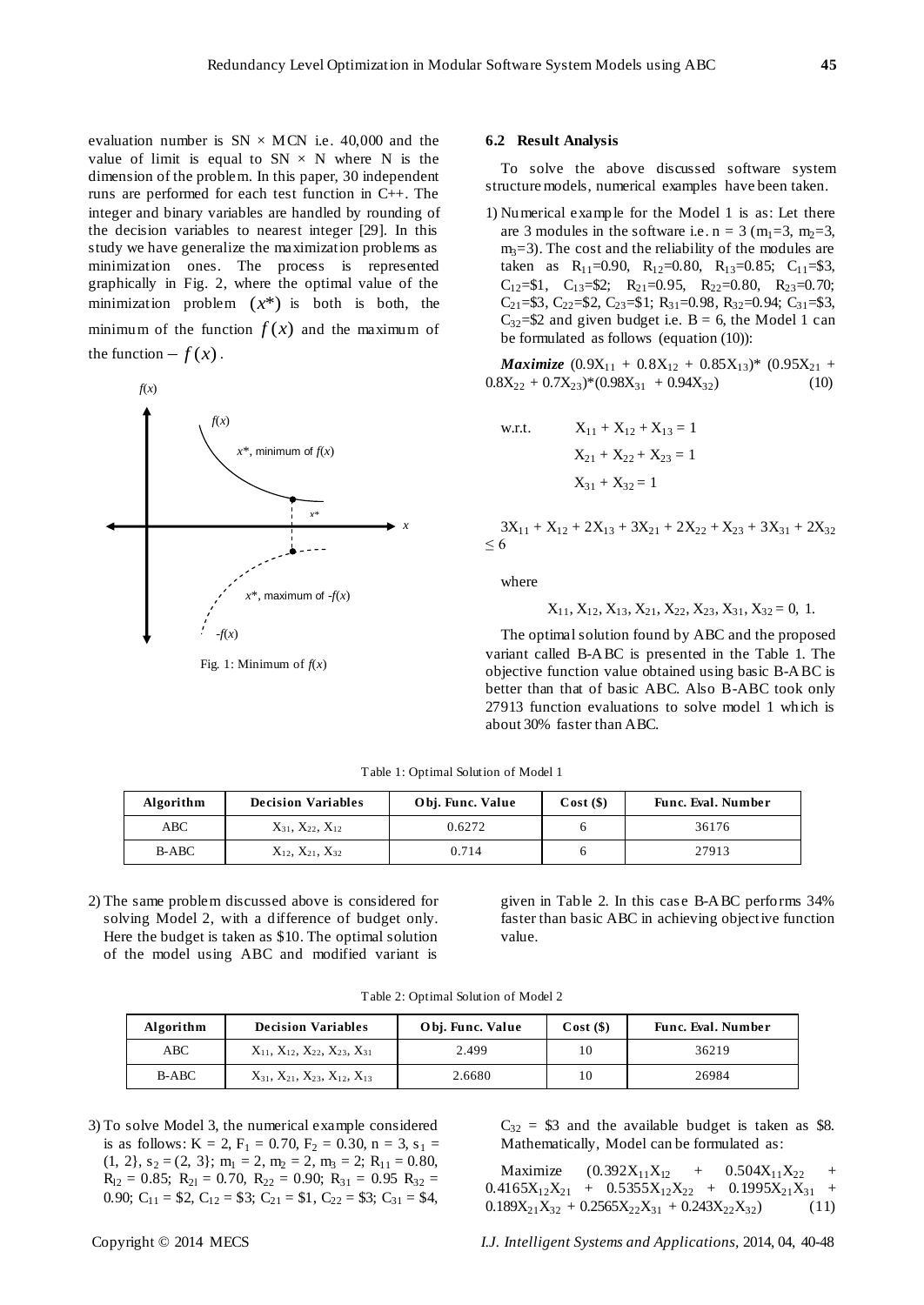w.r.t. 
$$
X_{11} + X_{12} = 1
$$
  
\n $X_{21} + X_{22} = 1$   
\n $X_{31} + X_{32} = 1$   
\n $2X_{11} + 3X_{12} + X_{21} + 3X_{22} + 4X_{31} + 3X_{32} \le 8$ 

$$
X_{ij} = 0,1; i = 1, 2, 3 \t j = 1, ..., m_i.
$$

In this model both the algorithms achieved the same optimal solution and is presented in Table 3.But B-ABC as above again performed better in terms of function evaluation i.e. 20% faster than basic ABC.

where

| Algorithm    | <b>Decision Variables</b>      | Obj. Func. Value | Cost(S) | <b>Func. Eval. Number</b> |
|--------------|--------------------------------|------------------|---------|---------------------------|
| ABC          | $X_{11}$ , $X_{22}$ , $X_{32}$ | 0.747            |         | 39134                     |
| <b>B-ABC</b> | $X_{11}$ , $X_{22}$ , $X_{32}$ | 0.747            |         | 32546                     |

Table 3: Optimal Solution of Model 3

4) For the Model 4 the same problem discussed above is again considered with the budget of \$9 and the optimal result for this model is presented in Table 4. Here again the proposed variant performed better in

achieving better objective function value as well as better convergence of 19% when compared with basic ABC.

Table 4: Optimal Solution of Model

| Algorithm | <b>Decision Variables</b>                 | Obj. Func. Value | $Cost($ \$) | <b>Func. Eval. Number</b> |
|-----------|-------------------------------------------|------------------|-------------|---------------------------|
| ABC       | $X_{11}$ , $X_{21}$ , $X_{22}$ , $X_{32}$ | 0.8052           |             | 39034                     |
| $B-ABC$   | $X_{11}$ , $X_{12}$ , $X_{21}$ , $X_{32}$ | 0.9975           |             | 32612                     |

The number of function evaluation taken to execute the considered Models 1 - 4 using ABC and B-ABC are shown graphically in Fig. 2.



Fig. 1: Function Evaluation Number taken to solve Model 1 - Model 4 using ABC & B-ABC

#### **VII. Conclusion**

In this study we have modified the structure of basic ABC by improving the foraging mechanisms of onlooker bee and later the scout bee phase for improving diversity. The modified variant is termed B-ABC. B-ABC is applied to optimize (maximize) the reliability of four modular software system models while ensuring budget remain within limit (available resources). The four different software system models considered to optimize using ABC and B-ABC are (a) Single program without redundancy (b) Single program with redundancy (c) Multiple programs without redundancy and (d) Multiple programs with redundancy. The simulated results explain the efficiency of the proposed variant in terms of accuracy and convergence to solve such type of problems.

# **Acknowledgments**

The authors would like to thank the anonymous reviewers for their careful reading of this paper and for their helpful comments.

#### **References**

- [1] Popp R L, Pattipati K R, Bar-Shalom Y. m-Best S-D assignment algorithm with application to multitarget tracking[J]. IEEE Trans. on AC, 2001, 37 (1):22 - 38.
- [2] Carbone, P., Buglione, L., and Mari, L., "A comparison between foundations of metrology and software measurement", IEEE T. Instrum. Meas., Vol. 57, No. 2, (2008), pp. 235-241.
- [3] Wang, YX. and Patel, S., "Exploring the cognitive foundations of software engineering", Int. J. Soft. Sci. Comp. Intel., Vol. 1, No. 2, (2009), pp. 1-19.
- [4] OHagan, P., Hanna, E. and Territt, R., "Addressing the corrections crisis with software technology", Comp., Vol. 43, No. 2, (2010), pp. 90-93.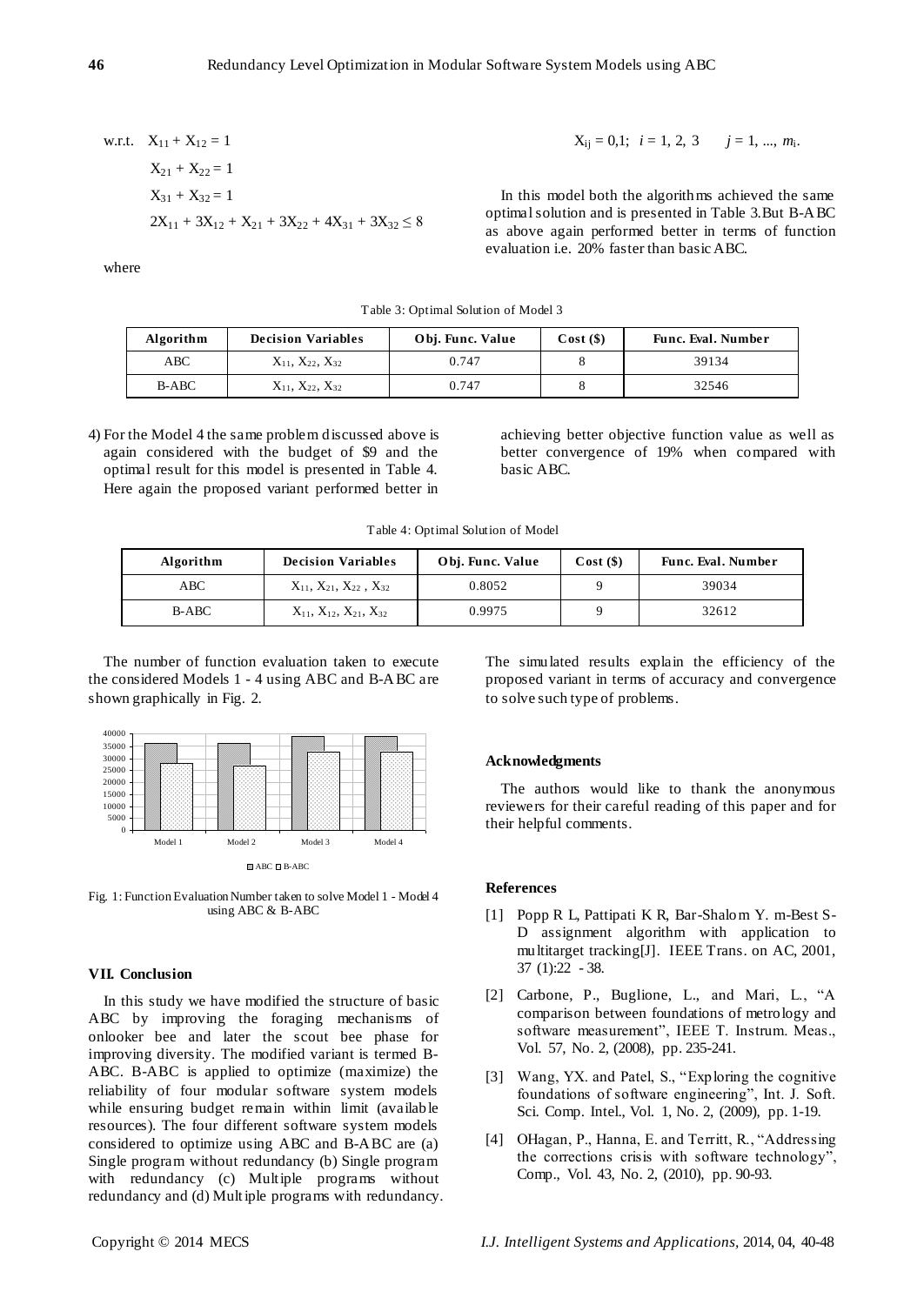- [5] Musa, JD., "A theory of software reliability and its application", IEEE Transactions on Software Engineering, Vol. 1, No. 3, (2010), pp.312-327.
- [6] Belli, F. and Jedrzejowicz, P., "An approach to reliability optimization of software with redundancy", IEEE Transactions on Software Engineering, Vol. 17, No. 3, (1991), pp. 310-312.
- [7] Berman, O., and Ashrafi, N., "Optimization Models for Reliability of Modular Software Systems", IEEE Transactions on Software Engineering, Vol. 19, No. 11, (1993), pp. 1119- 1123.
- [8] Karaboga, D., "An idea based on honey bee swarm for numerical optimization", Technical Report TR06, Erciyes University, Engineering Faculty, Computer Engineering Department, Turkey (2005).
- [9] Sharma, TK. and Pant, M., "Modified Foraging Process of Onlooker Bees in Artificial Bee Colony", Bio Inspired Computation Theory and Applications (BIC-TA 2012), Gwalior, India (Dec. 14-16, 2012), 479-487, 2012.
- [10] Karaboga, D. and Basturk, B., "A powerful and efficient algorithm for numerical function optimization: artificial bee colony (ABC) algorithm", J. Global Optimiz., Vol. 39, No. 3, (2007), pp. 459–471.
- [11] Karaboga, D. and Basturk, B., "On the performance of artificial bee colony (ABC) algorithm", Appl. Soft Comput., Vol. 8, No. 1, (2008), pp. 687–697.
- [12] Karaboga, D. and Basturk, B., "Artificial Bee Colony (ABC) Optimization Algorithm for Solving Constrained Optimization Problems", International Fuzzy Systems Association World Congress (IFSA), Cancun, Mexico, (June 18-21, 2007), 789–798, 2007.
- [13] Deb, K., "An efficient constraint handling method for genetic algorithms", Computer Methods in Applied Mechanics and Engineering, Vol. 186, No. 2/4, (2000) , pp. 311–338.
- [14] Karaboga, D., Gorkemli, B., Ozturk, C. and Karaboga, N., "A comprehensive survey: artificial bee colony (ABC) algorithm and applications", Artif Intell Rev, DOI 10.1007/s10462-012-9328-0.
- [15] Mala, DJ., Mohan, V. and Kamalapriya, M., ―Automated software test optimisation framework—an artificial bee colony optimisationbased approach", IET Softw, Vol. 4, No. 5,  $(2010)$ , pp. 334–348.
- [16] Mala, DJ., Kamalapriya, M., Shobana, R. and Mohan, V. "A non-pheromone based intelligent swarm optimization technique in software test suite optimization", IAMA: 2009 international conference on intelligent agent and multi-agent

systems, Madras, India, (July 22-24, 2009), 188– 192, 2009.

- [17] Bacanin, N., Tuba, M. and Brajevic, I., "An objectoriented software implementation of a modified artificial bee colony (abc) algorithm", 11th WSEAS neural networks, fuzzy systems and evolutionary computing, Iasi, Romania, (June 13- 15, 2010), 179–184, 2010.
- [18] Dahiya, SS., Chhabra, JK. and Kumar, S., ―Application of artificial bee colony algorithm to software testing", 21st Australian software engineering conference (ASW EC), Auckland, New Zealand, (April 6-9, 2010),149–154, 2010.
- [19] Kilic, H., Koc, E. and Cereci, I., "Search-based parallel refactoring using population-based direct approaches", Third International Symposium, SSBSE 2011, Szeged, Hungary, (September 10-12, 2011), 271–272, 2011.
- [20] Adi Srikanth, Kulkarni, NJ., Naveen, KV., Singh, P. and Srivastava, PR., "Test case optimization using artificial bee colony algorithm", First International Conference, ACC 2011, Kochi, India, (July 22-24, 2011), 570–579, 2011.
- [21] Liang, CY. and Ming, LT., "Using two-tier bitwise interest oriented qrp with artificial bee colony optimization to reduce message flooding and improve recall rate for a small world peer-to-peer system", 7th international conference on information technology in Asia (CITA 11), Kuching, Sarawak, (July 12-13, 2011) 1–7, 2011.
- [22] Suri, B. and Kalkal, S., "Review of artificial bee colony algorithm to software testing", Int J Res Rev Comput Sci., Vol. 2, No. 3, (2011), pp. 706– 711.
- $[23]$  Li, LF. and Ma, M., "Artificial bee colony algorithm based solution method for logic reasoning", Comput Technol Dev, doi:CNKI:SUN:WJFZ.0.2011-06-035.
- [24] Bacanin, N., Tuba, M. and Brajevic, I., ―Performance of object-oriented software system for improved artificial bee colony optimization", Int J Math Comput Simul., Vol. 5, No. 2, (2011), pp. 154–162.
- [25] Sharma, TK., Pant, M. and Abraham, A., ―Dichotomous search in ABC and its application in parameter estimation of software reliability growth models", IEEE NaBIC 2011, Salamica, Spain, (Oct. 20-22, 2011), 207-212, 2011.
- [26] Koc, E., Ersoy, N., Andac, A. and Camlidere, ZS., Cereci, I. and Kilic, H., "An empirical study about search-based refactoring using alternative multiple and population-based search techniques", 26th International Symposium on Computer and Information Sciences, London, UK, (September 26-28, 2011), 59–66, 2011.